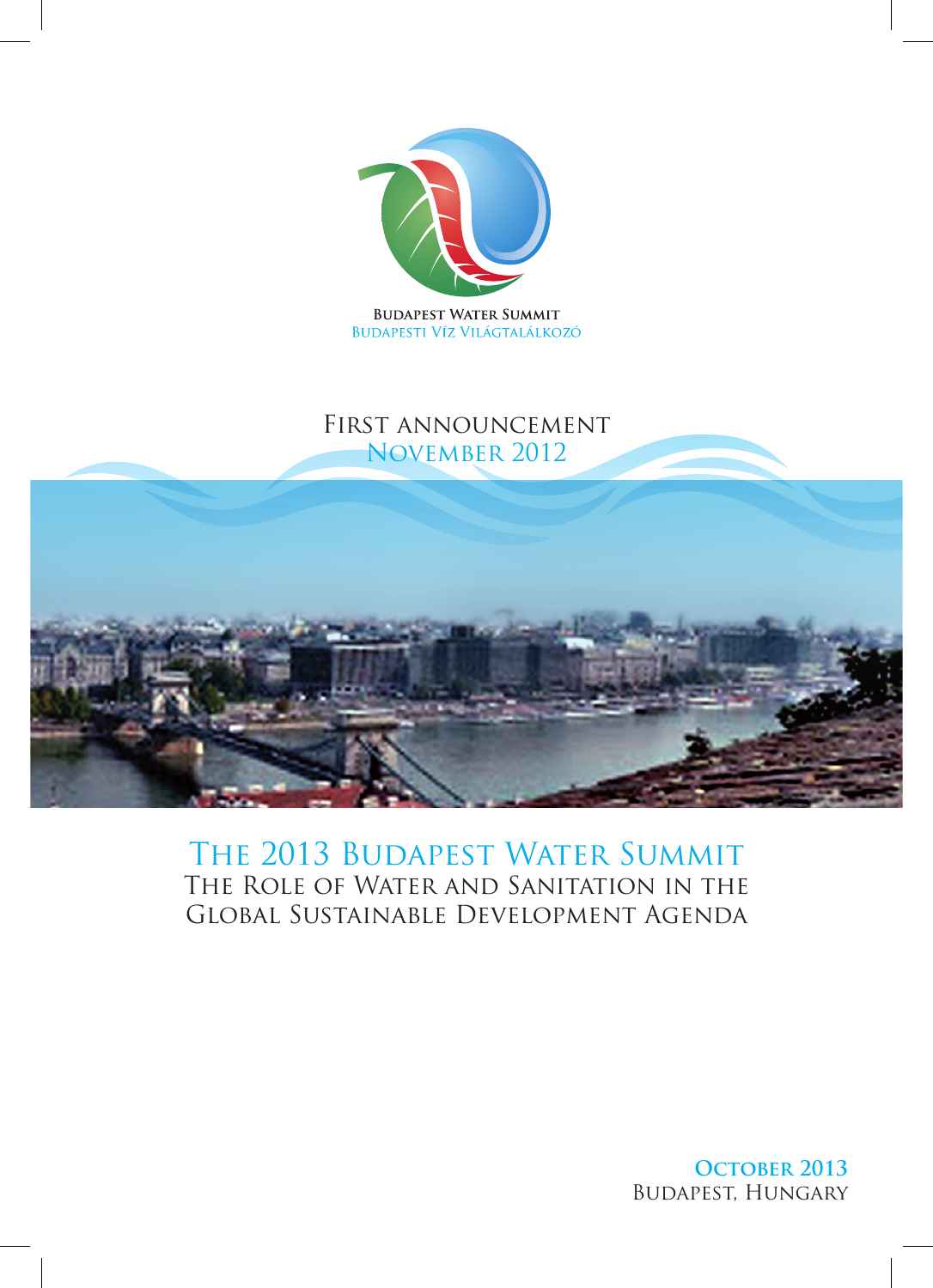#### The global water challenge



Covering 70% of the Earth's surface, water is the most abundant natural resource on our planet. At the same time water  $-$  and especially liquid freshwater (which makes up less than 1% of all waters) – is also our most precious and scarce resource. The lack of adequate drinking water and sanitation is a prime public health challenge: 1.8 million people die every year from diarrhoeal diseases (including cholera), 90% are children under the age of 5, mostly of which in developing countries. Pressures on existing freshwater water reserves are expected to grow even further. With rapid population growth water withdrawals have already tripled over the past 50 years. Withdrawals are predicted to further increase by 50% by 2025 in developing countries, and by 18% in industrialized countries.

Consequently, as UN estimates suggest, by 2025 some 1.8 billion people will be struggling to make a living in countries or regions afflicted by "absolute water scarcity". Climate change will likely further exacerbate prevailing water-related problems and will add increased risks to hydrological extremes and water resources that are already pressured by an unprecedented population growth.

By 2020 60% of the world's population will live in cities. Supplying water to rapidly expanding population centres is a huge challenge already. Since the development of infrastructure for treatment and reuse of discharged water is often lagging way behind the withdrawal of fresh water, the contamination level of the resources still available is inching towards red alert.

Transboundary river basins and aquifers, where 40% of humanity lives, carry a great deal of conflict potential, particularly if one considers that by 2050 nine billion human beings will share the same amount of water that we had ten thousand years ago. The strongest driver, therefore, is population growth and the secondary changes it triggers such as land use changes, large scale forest clearings, mass migration from rural to urban areas, pollution and dwindling natural resource base.



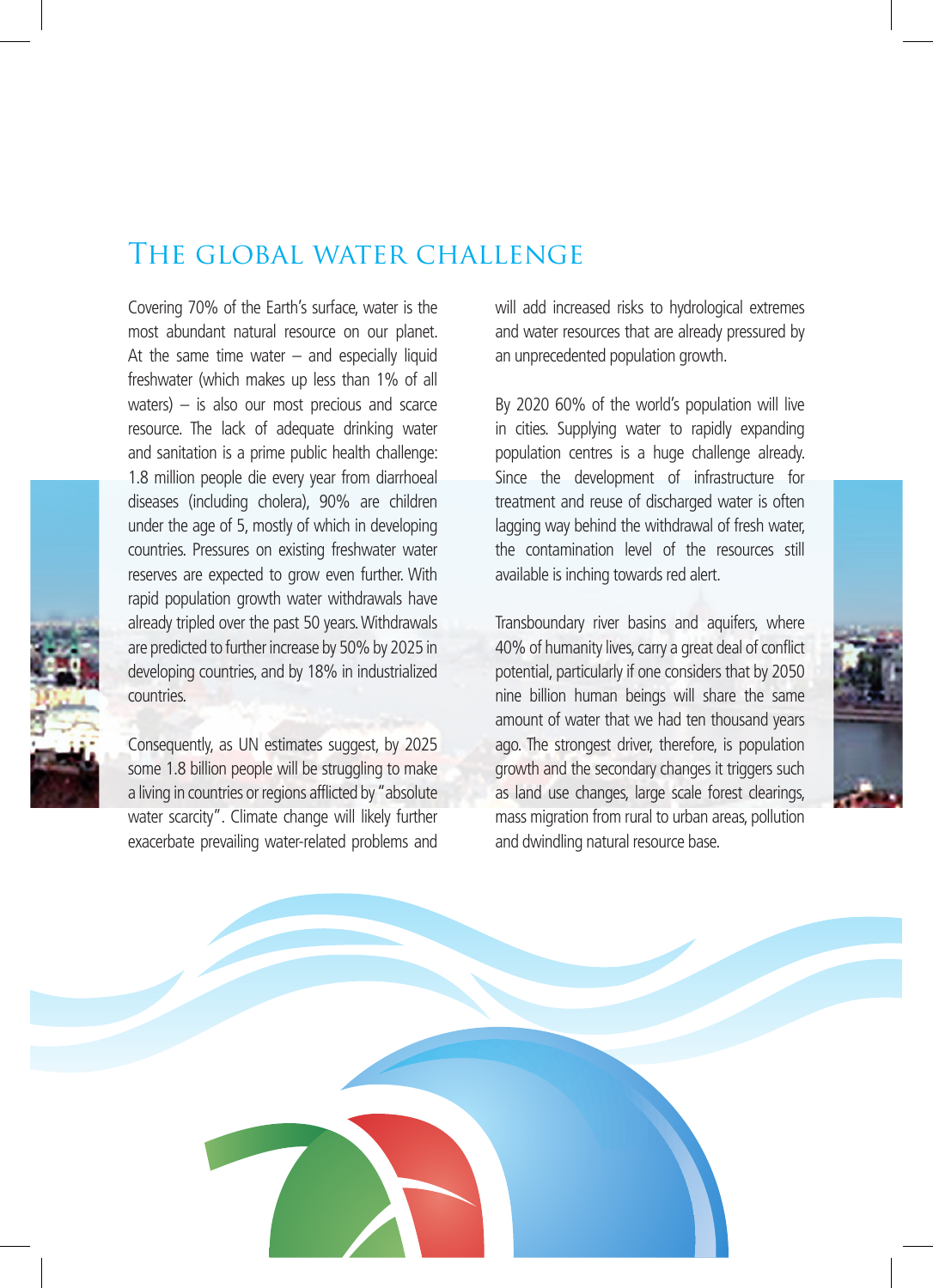## WATER AS A DEVELOPMENT IMPERATIVE

In July 2010 the United Nations General Assembly recognised the right to safe and clean drinking water and to sanitation as a human right that is essential for the full enjoyment of life in dignity.

Furthermore, in June 2012 the Rio+20 UN Conference on Sustainable Development confirmed the cross-cutting importance of water in sustainable development. In the overarching development policy framework – laid down by the Rio+20 outcome document "The Future We Want" – water as horizontal issue is inextricably linked to the majority of priority areas identified for global action. Drinking water supply, adequate sanitation, food security, sustainable agriculture, energy, sustainable cities and human settlements, public health, climate change adaptation, desertification, disaster risk reduction, biodiversity protection, missing capacities are the most important themes selected by the outcome document where water and sanitation, in one way or another, constitute part of the problem and/or the solution.

> Natural resources, such as water and the related ecosystems – recalls the outcome document – should be managed in an integrated and sustainable manner in view of their role in supporting economic, social and human development. These are essential ingredients of "The Future We Want". Besides fulfilling legitimate human demands, such management should at the same time also facilitate eco- system conservation, regeneration, restoration and improved resilience in the face of new and emerging challenges.

To better define the pathway towards sustainability, the Rio+20 outcome document calls for the establishment of universally applicable sustainable development goals (SDGs). While the document does not identify individual SDG areas, in view of the cross-cutting role of water in sustainable development policy it is widely accepted that a standalone or a series of SDGs should be dedicated to water.

## THE 2013 BUDAPEST WATER SUMMIT

Hungary has played an active role in the elaboration of water-related issues in the run-up to the Rio+20 Conference. As a Steering Committee member of the Friends of Water group at the UN in New York it has co-organised, sponsored and hosted a number of events that proved to be pivotal contributions to the final outcome document.

Hungary continues to work with Member States and assists shaping a common understanding on current water-related challenges as well as the ways and forms of responses, including the formulation of appropriate SDGs.

To move forward the post-Rio water agenda Mr János Áder, the President of Hungary, announced in Rio de Janeiro Hungary's intention to organise an international conference under the auspices of the United Nations in 2013 in Budapest, the capital city of Hungary. This conference – the 2013 Budapest Water Summit – forms part of the events of the UN International Year of Water Cooperation led by UNESCO.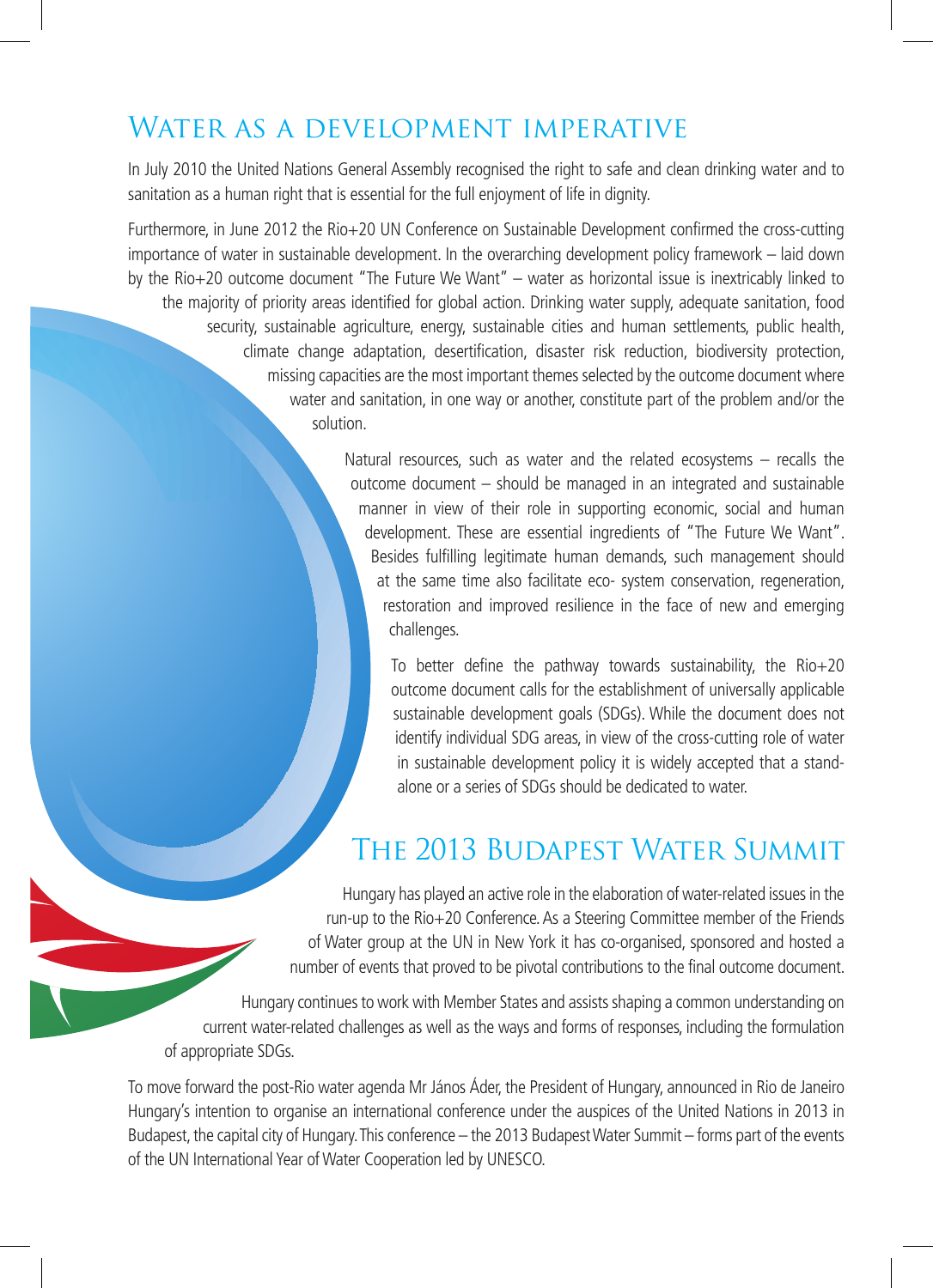### Objectives and structure

The principal objective of the 2013 Budapest Water Summit, to be held in October 2013, is to take stock of the various developments, in and outside the UN system, in the preparation of water-related goals under the Rio+20 agenda. Based on the outcomes of various UN programmes and the World Water Forum series, respectively, it also aims to present practical, accessible, affordable solutions to the main challenges identified. The Summit is expected to provide defining contributions to the elaboration of one or more SMART (specific, measureable, attainable, realistic, timely) SDG(s) on water that correspond to the multidimensional challenges outlined above.

The Summit particularly aims to build on the conclusions of the 6th World Water Forum, held in Marseille, France, March 2012, the proceedings of the World Water Day events in March 2013 to be held in The Hague, The Netherlands, the Stockholm World Water Week in September 2013, the 68th session of the United Nations General Assembly as well as to provide contributions to the 7th World Water Forum to be held in Daegu, Republic of Korea.

The Budapest Water Summit is envisaged as a policy forum to facilitate consensus building amongst stakeholders concerning the water and sanitation SDGs and will address the following subjects:

Striving for universal access to water and sanitation: Critical issues of access to water and sanitation, urban water infrastructure planning, waste water management, development and maintenance from technological, financial, public health and human

## The outcome

The Budapest Water Summit attempts to cover these issues in a complex and interconnected manner combining policy, scientific, financial-economic as well as governmental and non-governmental approaches and inputs. The outcome document – the Budapest Recommendations on Water and Sanitation – will identify the possible water-related building blocks to be rights aspects, with a view to providing sustained access;

- Integrated water resources management for the 21st century: The challenges of adaptation and resilience in face of a growing population and changing climate – complex solutions for pollution prevention, soil and groundwater protection, food security, disaster risk management including floods and droughts and man-made disasters, water storage and recycling, the water and energy nexus;
- Good water governance: international cooperation, transboundary river basin and aquifer management, integrated institutional strategy in planning and implementation, stakeholder participation in the preparation of water policies; capacity development, education, research, data, monitoring and assessment;
- Green economy for blue water: traditional and innovative water technologies in the context of sustainable development and poverty eradication; practical, affordable, local solutions in the various regions of the world;
- Financing the implementation of water and sanitation SDGs: the availability and best use of national and international financial resources and institutions; best practices, lessons learned. In addition to official development policy, special attention to be paid to the role of private philanthropy in solving the global water and sanitation crisis.

incorporated into future SMART SDGs as well as the post 2015 development agenda.

The main policy discussions of the Summit will be accompanied by parallel and interconnected events. These will include a Science Forum, a Business Forum, a Youth Forum and a Civil Forum. Several preliminary meetings will be organised in order to prepare the Budapest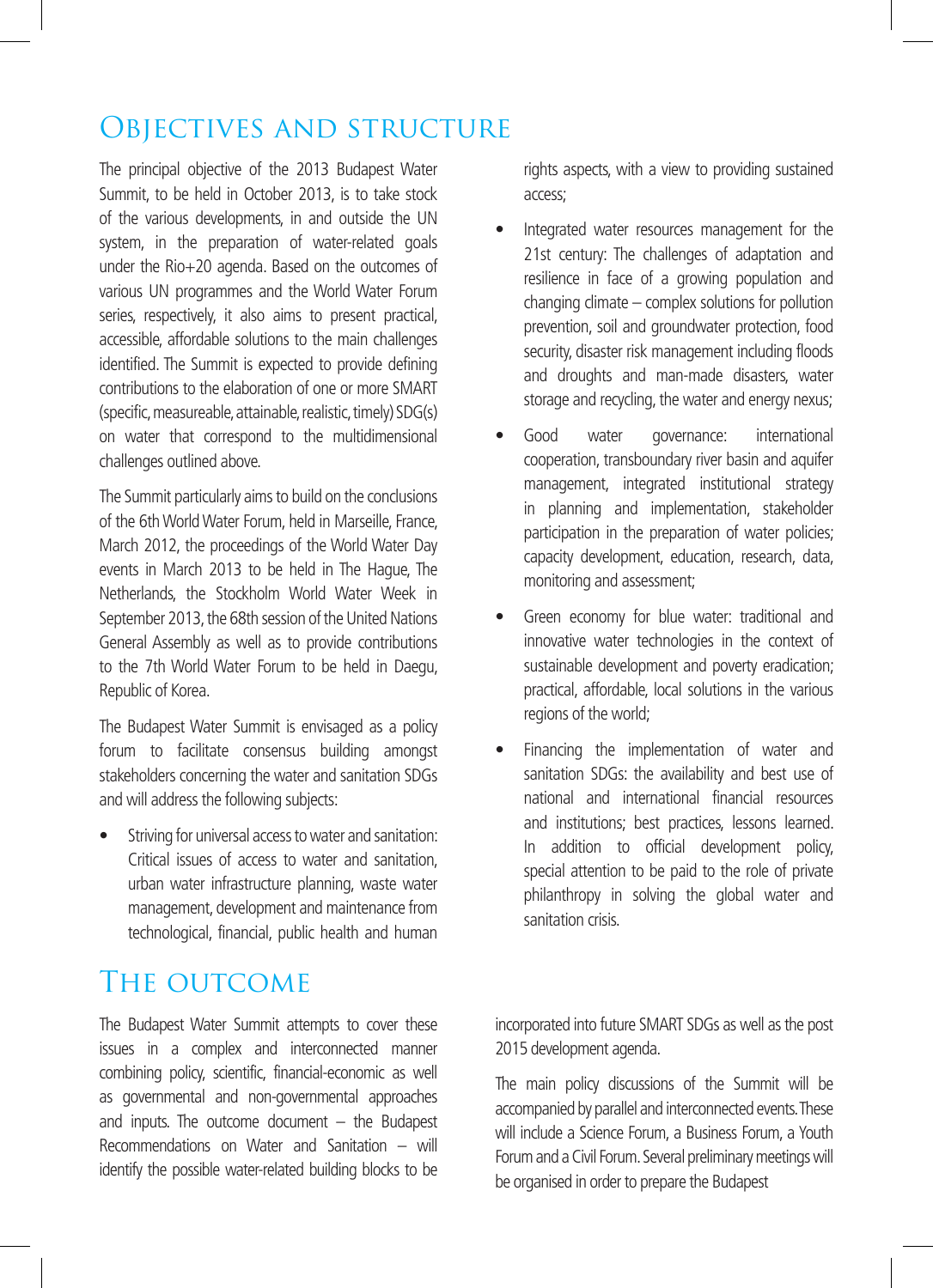#### **PARTICIPANTS**

The Summit is organised by the Government of Hungary in cooperation with the United Nations systems and the World Water Council. Invitation will be extended to all UN Member States of the United Nations, competent UN bodies as well as other international organisations, international development banks, private philanthropic organisations, civil society organisations and the private sector.

# WATER AND HUNGARY

Sustainable water resources management has long traditions in Hungary due to its special geographical and hydrological features. Hungary's entire territory is situated in the Danube River basin, the most international catchment of the word. 96% per cent of Hungary's surface water resources originate abroad. Waters reach the country through 24 different watercourses. While most of the country is a flatland, it is surrounded by the mountain ranges of the Carpathians and the Alps, which necessitates protection against frequent floods originating outside of Hungary.

As a result of its outstanding exposure to divers hydrological challenges Hungary has historically developed significant expertise in water management. Today it has one of the longest system of dikes and levees in Europe, over 4000km in total length, as well as a complex system of flood risk management. This system involves integrated basin management, hydraulic engineering, spatial planning and disaster risk control.

Well-functioning transboundary water resource management and collaboration schemes have been put in place over the past decades, rendering the region a model-case of international water cooperation.

Average daily water consumption of a Hungarian citizen is about 100-110 litres, one of the lowest in the industrialized world. Yet, 95% of all drinking and household water in the country is abstracted from groundwater sources, rendering its proper management an overarching national priority. To safeguard its water resources Hungary has developed a stringent legal regime and a solid institutional framework in water and sanitation management.

Centuries of tradition in water management have been supported by a solid academic, educational and training background. The design and implementation of complex water engineering solutions for developing countries has always been and is a distinguished area of Hungary's international co-operation.